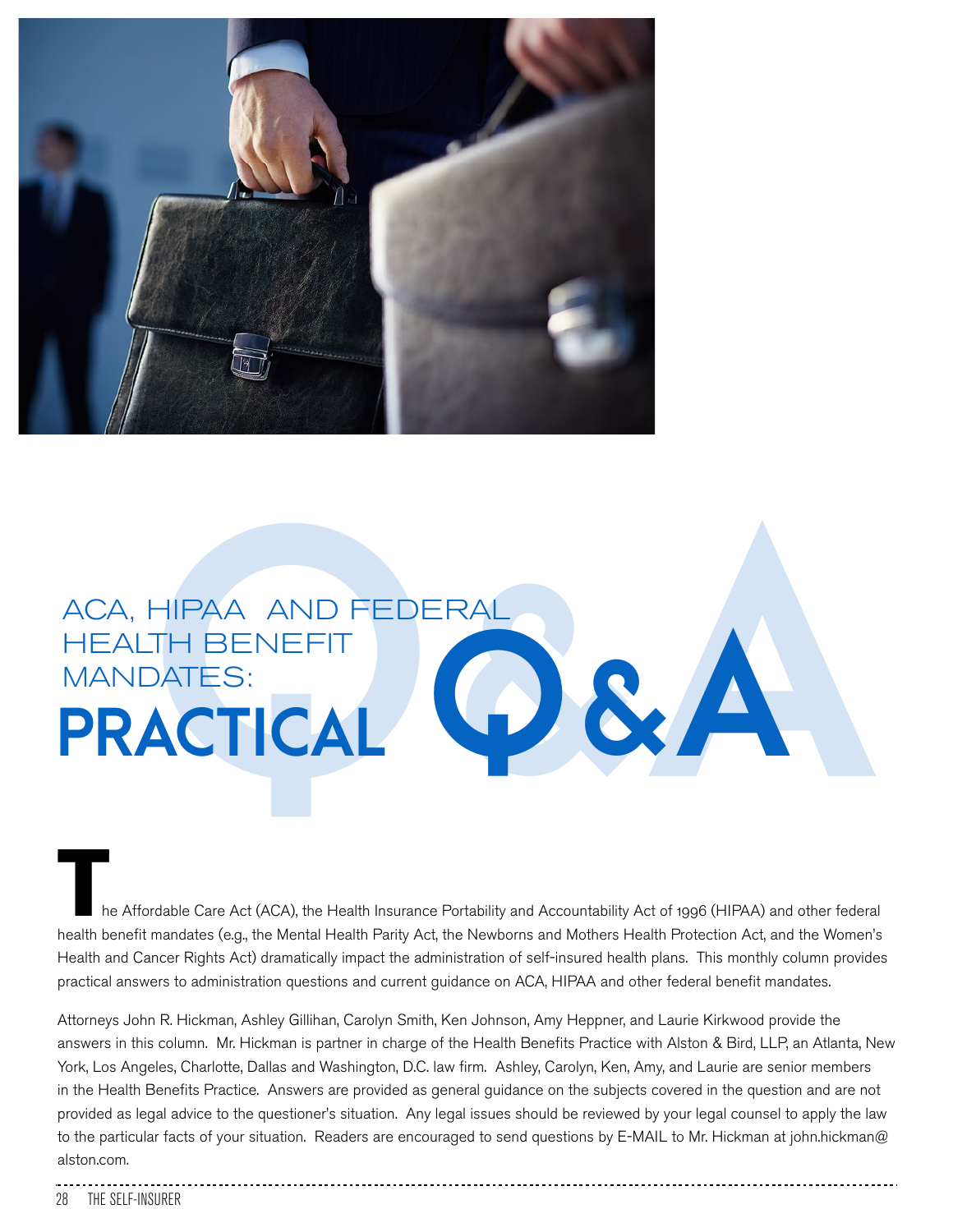# **TESTING FOR COVID AND YOUR KITS FOR FREE:**

## **EXPANDED COVERAGE OF OTC COVID-19 TEST KITS AND DEVELOPMENTS IN PREVENTIVE CARE**

On January 10, 2022, the U.S. Departments of Labor (DOL), Health and Human Services (HHS), and Treasury issued FAQs Part 51, which expands coverage of COVID-19 diagnostics tests by plans and issuers to include over-the-counter (OTC) COVID-19 at-home tests without a prescription.

Two preventive care items are also included in FAQs Part 51. On February 3, 2022, the Centers for Medicare and Medicaid Services announced that Original Medicare and Medicare Advantage will provide coverage for up to eight OTC COVID-19 tests for beneficiaries at no cost starting in early spring.

On February 4, 2022, the departments released FAQs Part 52 as a partial modification to and clarification of FAQs Part 51 on the COVID-19 test issue.

#### **KEY PROVISIONS**

- Required coverage of OTC COVID-19 tests by group health plans. For tests purchased on or after January 15, 2022, group health plans must extend coverage to OTC COVID-19 tests that a participant purchases without an order or clinical assessment from a health care provider and without imposing any cost-sharing, prior authorization, or other medical management requirements. Consistent with prior guidance from the departments, coverage of OTC tests for public health surveillance or employment purposes is not required. Under a safe harbor established in the FAQs, plans may limit reimbursement for tests purchased out of network to \$12 by providing "direct coverage" through preferred pharmacies and retailers and offering a direct-to-consumer shipping option. There is significant flexibility to providing direct coverage through various mechanisms (e.g., coupons, drivethrough distribution sites, existing online platforms for retailers), and there is enforcement relief in times of test supply shortages. Through a second safe harbor, plans are allowed to set limits on the number and frequency of OTC COVID-19 tests purchased. The OTC test coverage requirement applies to grandfathered plans but does not apply to retiree-only plans (i.e., plans with less than two participants who are active employees) or excepted benefit plans (e.g., vision only, dental only, FSA).
- Preventive care requirements for colonoscopies. For plan or policy years beginning on or after May 31, 2022, colonoscopies conducted as a follow-up to a positive non-invasive stool-based screening test or direct visualization screening test for colorectal cancer for individuals ages 45–75 are required preventive services under the ACA.

Preventive care requirements relating to contraceptive

services. In response to complaints and public reports of potential violations of the contraceptive coverage requirements, the FAQs make it clear that, under the ACA preventive care requirements, nonexempt plans must provide coverage for all FDAapproved, cleared, or granted contraceptive products that are determined by an individual's medical provider to be medically appropriate for such individual without cost-sharing, whether or not specifically identified in the current FDA Birth Control Guide.

#### **COVERAGE FOR OTC COVID-19 TESTS**

#### *Background*

FAQs Part 51 provides the guidance promised by President Biden on December 2, 2021 for implementing coverage of OTC COVID-19 diagnostic tests as required by the Families First Coronavirus Response Act (FFCRA), the Coronavirus Aid, Relief, and Economic Security (CARES) Act, and the Affordable Care Act (ACA).

FAQs Part 52 is a response to questions raised by stakeholders regarding FAQs Part 51. Beginning March 18, 2020, the FFCRA has generally required group health plans and health insurance issuers offering group or individual health insurance coverage (including grandfathered health plans) to cover certain items and services related to COVID-19 tests without cost-sharing, prior authorization, or other medical management. The CARES Act expanded the scope of covered items and services.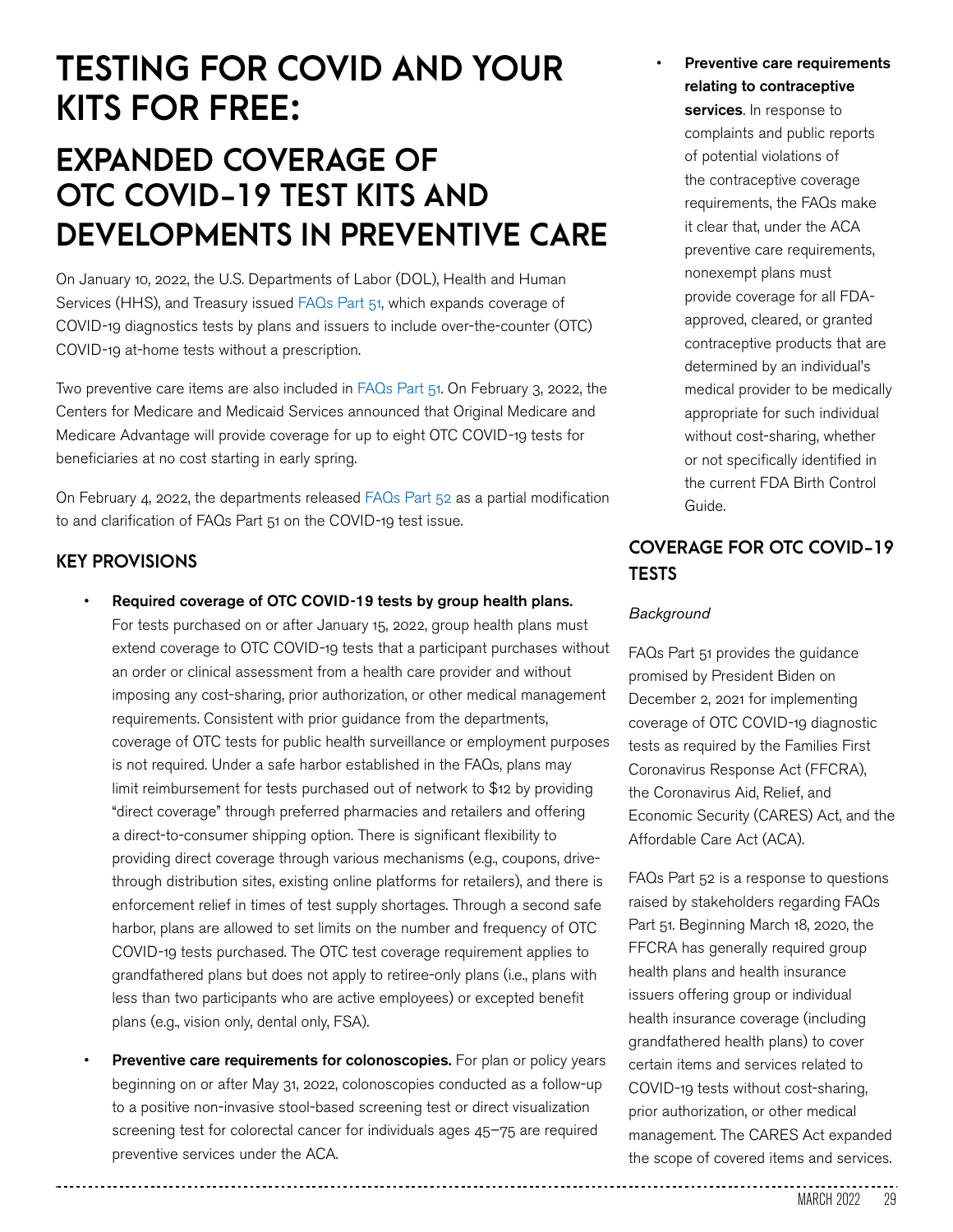The coverage mandate applies for the duration of the public health emergency (PHE) relating to the COVID-19 pandemic, which has been renewed effective January 16, 2022. The coverage mandate does not apply to retiree-only plans or to excepted benefit plans. Under previously issued FAQs, plans are required to cover testing for asymptomatic individuals, but not for public health surveillance or employment purposes.

The departments clarified in FAQs Part 43 that the testing mandate applied to OTC COVID-19 tests intended for at-home testing if the test was ordered by an attending health care provider.

FAQs Part 51 Q1 expands the coverage of at-home OTC COVID-19 tests to include those tests purchased for personal use, without a prescription, and that can be used and processed without the involvement of a laboratory or other health care provider.

FAQs Part 52 Q4 clarifies that at-home specimen collection COVID-19 test kits that can be purchased over the counter but that require the specimen to be processed in a laboratory are not covered by the new mandate in Part 51; however, these types of tests must still be covered in accordance with the FFCRA if ordered by an attending health care provider.

FAQs Part 51 reiterates that plans are not required to cover tests for public health surveillance or employment purposes. In all cases, including under the safe harbors, required tests must be covered without imposing any cost-sharing requirements, prior authorization, or other medical management requirements. FAQs Part 51 provides two safe harbors that plans may use to satisfy the coverage mandate for obtaining OTC COVID-19 tests without a prescription: (1) a "direct coverage" safe harbor that allows plans to limit the dollar amount of reimbursements for OTC COVID-19 tests purchased from a nonpreferred seller to no more than \$12 per test, so long as participants can obtain tests with no upfront out-of-pocket expenditure directly from a participating pharmacy or retailer and through a direct-to-consumer shipping program; and (2) a cap of eight tests per covered person, per 30-day period (or calendar month).

Initially, FAQs Part 51 left many unanswered questions about satisfying these safe harbors, and the departments responded with much-needed clarification in FAQs Part 52.

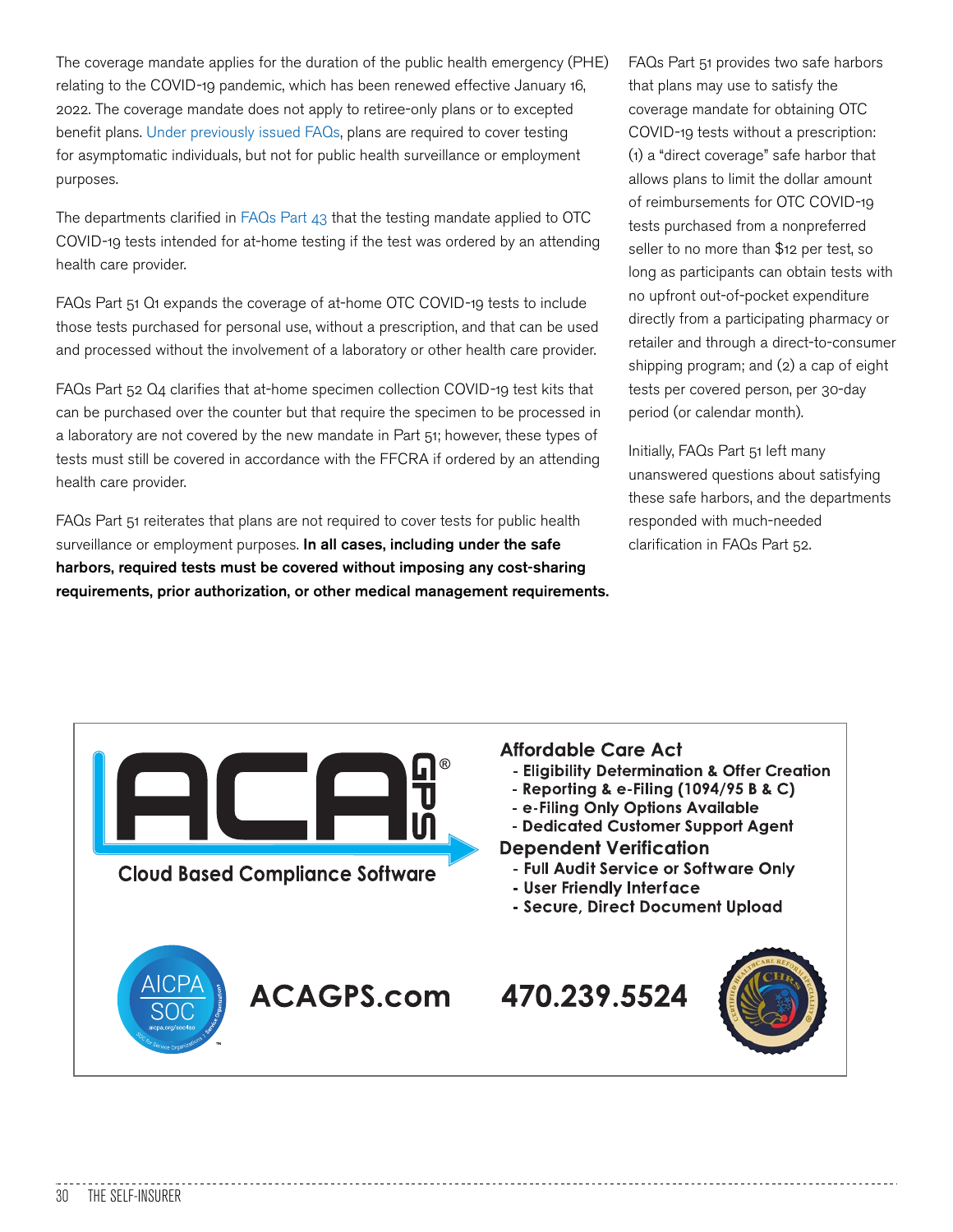#### **DIRECT COVERAGE SAFE HARBOR**

Plans cannot limit coverage of OTC COVID-19 tests to only those tests purchased through preferred pharmacies and retailers. However, FAQs Part 51 Q2 permits plans that satisfy a "direct coverage" safe harbor to limit reimbursement for tests from nonpreferred pharmacies and retailers to \$12 per test (or actual price if lower). For tests that come more than one to a package, each test in the package can be treated as a single test for purposes of the \$12 calculation.

Plans may provide more generous reimbursement above the \$12 limit (up to actual cost) if they choose to do so. The safe harbor is designed to encourage direct coverage of OTC tests without requiring an up-front payment by the plan participant, who must then seek reimbursement post-purchase, thus helping to remove potential financial barriers for participants.

To qualify for the "direct coverage" safe harbor and limit exposure to the cost of tests purchased from nonpreferred sources, Q2 of Part 51, as modified by Q1 of Part 52 (effective February 4, 2022), provides:

- A plan or issuer generally must make OTC COVID-19 tests available "through both its pharmacy network and a direct-to-consumer shipping program." However, Q1 of Part 52 provides some additional, albeit likely limited, leeway. The direct-to-consumer shipping program may be provided through innetwork pharmacies and retailers, or through an entity designated by the plan. FAQs Part 52 Q1 allows for numerous options for direct coverage mechanisms:
	- o **Direct-to-consumer shipping mechanism.** Any program that allows a participant to obtain an OTC COVID-19 test with no upfront cost and does not require them to pick up the test at an inperson location will meet the departments' safe harbor requirement for a "direct-to-consumer shipping program." A direct-to-consumer shipping mechanism can also include online or telephone ordering and may be provided through a pharmacy or other retailer, the plan directly, or any other entity on behalf of the plan. The program does not have to provide exclusive access through one entity, as long as it allows a participant to place an order for OTC COVID-19 tests to be shipped to them directly. For example, if a plan has opted to provide direct in-person coverage of OTC COVID-19 tests through specified retailers, and those retailers maintain online platforms where individuals can also order tests to be delivered to them, the departments will consider the plan to have provided a direct-toconsumer shipping mechanism.
	- o **In-person mechanisms.** In-person mechanisms can include nonpharmacy retailers, distribution of coupons for OTC COVID-19 tests from certain retailers without cost-sharing, and alternative distribution sites established by, or on behalf of, the plan, such as a stand-alone drive-through or walk-up distribution site. Such sites can operate independently of a pharmacy or other retailer.
- "Direct coverage" means that the participant "is not required to seek reimbursement postpurchase; instead, the plan or issuer must make the systems and technology changes necessary to process the plan's or issuer's payment to the preferred pharmacy or retailer directly (including via a directto-consumer shipping program) with no upfront out-of-pocket expenditure by the participant." Q1 of Part 52 reiterates the "no upfront out-of-pocket expenditure" requirement of Part 51. Q2 of Part 52 adds that "plans and issuers must cover reasonable shipping costs [for the direct-to-consumer shipping mechanism] in a manner consistent with other items or products provided by the plan or issuer via mail order." For purposes of reimbursing a participant for a test purchased by a nonpreferred seller, sales tax and reasonable shipping cost related to the test are included in the total price and would need be to be covered, up to \$12 per test. This means that if an OTC COVID-19 test purchased from a nonpreferred seller costs \$10, and shipping plus tax totals \$12 or more, the plan would be responsible for covering \$12, and not \$10.
- Individuals must have "adequate access" to OTC COVID-19 tests through an "adequate number" of retail locations (in-person and online). Adequate access is an "all relevant facts and circumstances" analysis, and Part 51 Q2 gives two examples: (1) the locality of participants or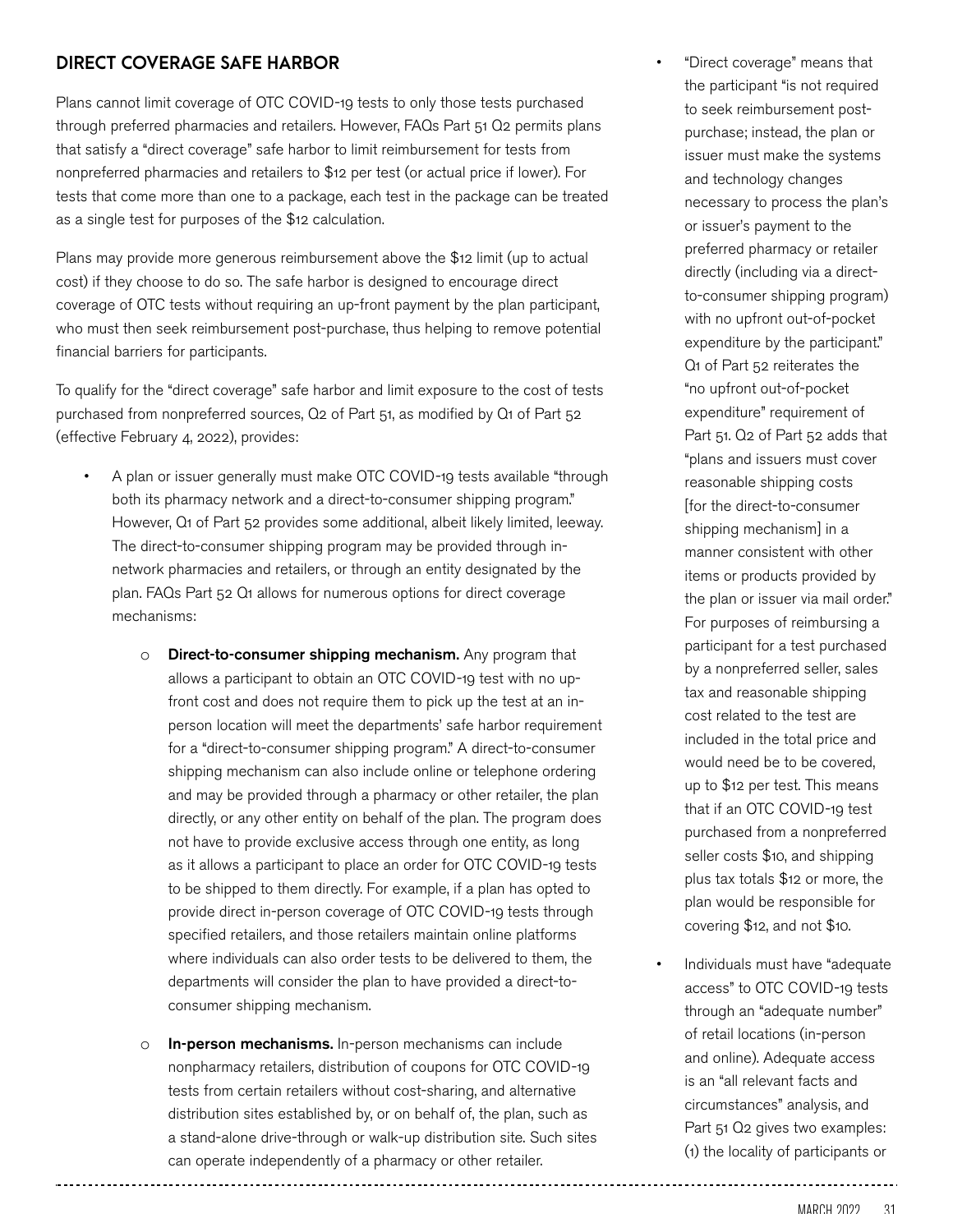

coverage; and (2) current utilization of the plan's pharmacy network by its participants. Part 52 provides that providing adequate access "will depend on the facts and circumstances, but will generally require that OTC COVID-19 tests are made available through at least one direct-to-consumer shipping mechanism and at least one in-person mechanism." Part 52 Q1, footnote 14, provides that there may be "some limited circumstances in which a direct coverage program could provide adequate access, and therefore satisfy the requirements of the safe harbor, without establishing both a direct-toconsumer shipping mechanism and an in-person mechanism." The footnote provides an example of a small employer plan with a population that lives and works in a localized area. For such a plan, it could be possible that no direct-to-consumer shipping program is needed so long as distribution at a nearby location provides adequate access to OTC COVID-19 tests. While there might be other limited circumstances beyond the example, the departments clearly contemplate both a direct-to-consumer shipping mechanism and an in-person mechanism in most instances.

• Part 52 Q1 clarifies that adequate access does not require a plan to make all eligible OTC COVID-19 tests available to its participants through its direct coverage program. Subject to an all relevant facts and circumstances analysis, a plan could limit the direct coverage program to designated manufacturers, such as those with whom the plan has a contractual relationship or from whom the plan has been able to obtain OTC COVID-19 tests directly. However, the safe harbor still requires the plan to reimburse, up to \$12, any OTC COVID-19 test eligible under the FFCRA purchased from a nonparticipating provider.

• Key information needed to access OTC COVID-19 testing must be effectively communicated to participants, such as dates of availability of the direct coverage program, participating retailers or other locations, distribution sites, or other mechanisms for distributing tests, as well as which tests are available under the direct coverage program. Part 52 Q1 emphasizes that such notices should be very clear to explain which tests are available under the direct coverage program, and if the plan offers different mechanisms for obtaining tests under its direct coverage program, which tests are available under each mechanism. For example, if tests from Manufacturer X are available for direct coverage, but only from Provider A, then precise and accurate information must be communicated to participants. We recommend that plans have a process for keeping this information current, such as through a website.

Meeting the requirements of the direct coverage safe harbor under FAQs Part 51 has been burdensome for plans, and FAQs Part 52 Q1 has provided muchneeded modification and guidance.

In FAQs Part 52 Q2, the departments address the OTC COVID-19 testing supply shortage and provide some enforcement relief. Because of widespread shortages of OTC COVID-19 tests at the time FAQs Part 51 was issued, many plans were unable to meet the safe harbor even when making goodfaith, diligent efforts to do so, putting into doubt whether the \$12 cap for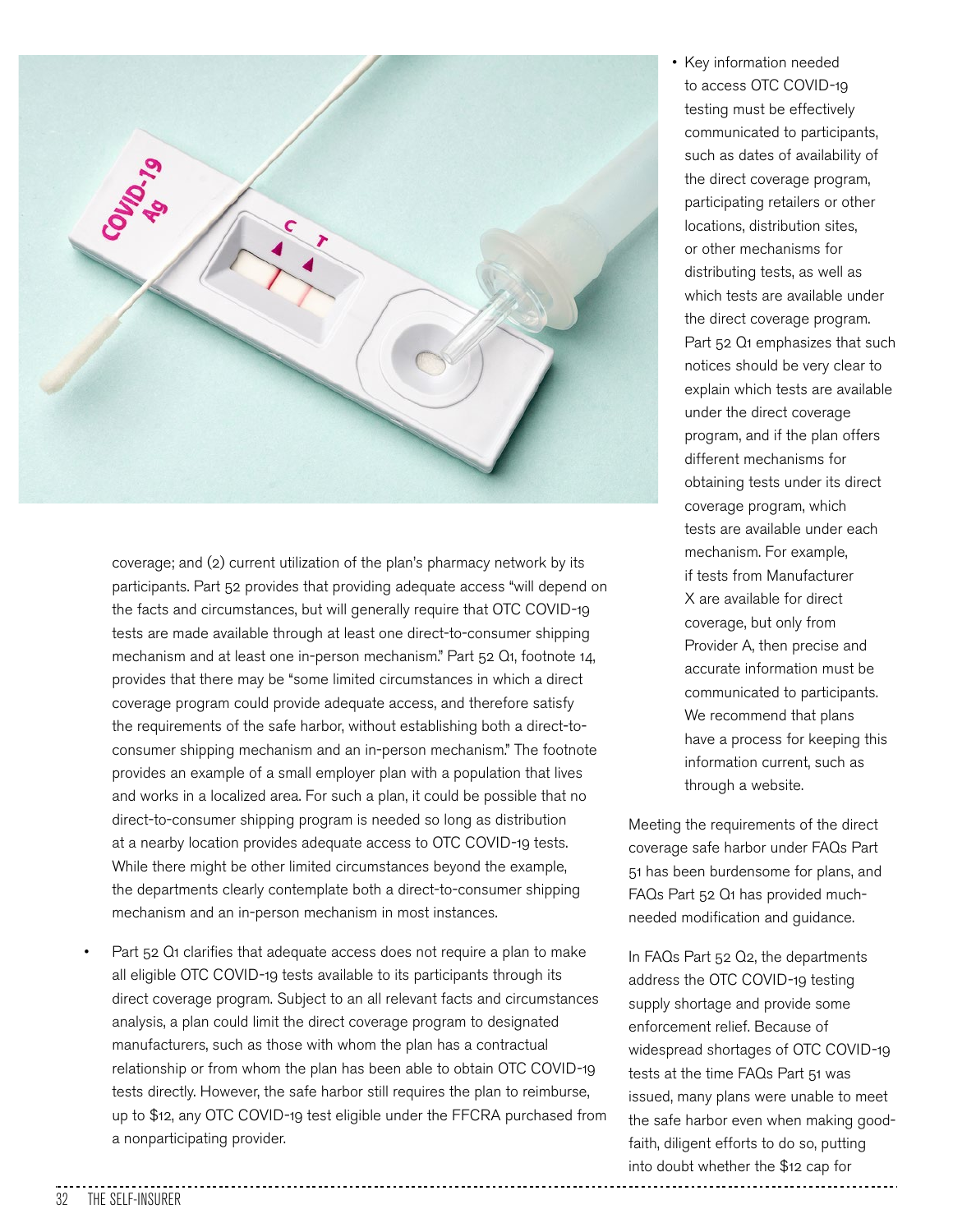reimbursements for tests purchased from nonpreferred sellers could be applied.

While plans are still responsible for taking "reasonable steps" for ensuring accessibility of direct coverage options for obtaining OTC COVID-19 tests, and while plans should still avoid delays that are "significantly longer than the amount of time it takes to receive other items under the plan's or issuer's direct-to-consumer shipping program," FAQs Part 51 Q2 states that a plan will not fail to satisfy the direct coverage safe harbor if it has established a direct coverage program that otherwise meets the requirements (as revised by Q1 of FAQs Part 52) but is temporarily unable to provide adequate access due to a supply shortage.

In that circumstance, a plan that otherwise complies with the safe harbor may continue to limit reimbursement to \$12 per test (or the full cost of the test, whichever is lower) for OTC COVID-19 tests purchased from a nonpreferred provider.

Can an employer purchase OTC COVID-19 tests in massive quantities and provide them to plan participants in lieu of using a third party for the direct coverage program?

FAQs Part 52 Q1 confirms that the direct coverage mechanisms can be flexible and include distribution directly by the plan or by an entity on behalf of the plan.

Presumably, this is broad enough to include the employer. However, an employer designated by the plan to step in to take on the role of the direct-toconsumer shipping program or set up an in-person distribution site will face a number of logistical and compliance issues (e.g., HIPAA compliance).

For fully insured plans, states will not be considered to have failed to substantially enforce Section 6001 of the FFCRA if a state follows this safe harbor.

#### **MONTHLY TEST LIMIT SAFE HARBOR**

FAQs Part 51 Q3 provides that plans can limit the number of OTC COVID-19 tests purchased to no more than eight tests per covered person per 30-day period (or per calendar month). FAQs Part 52 clarifies that a 30-day period can be a rolling 30-day period.

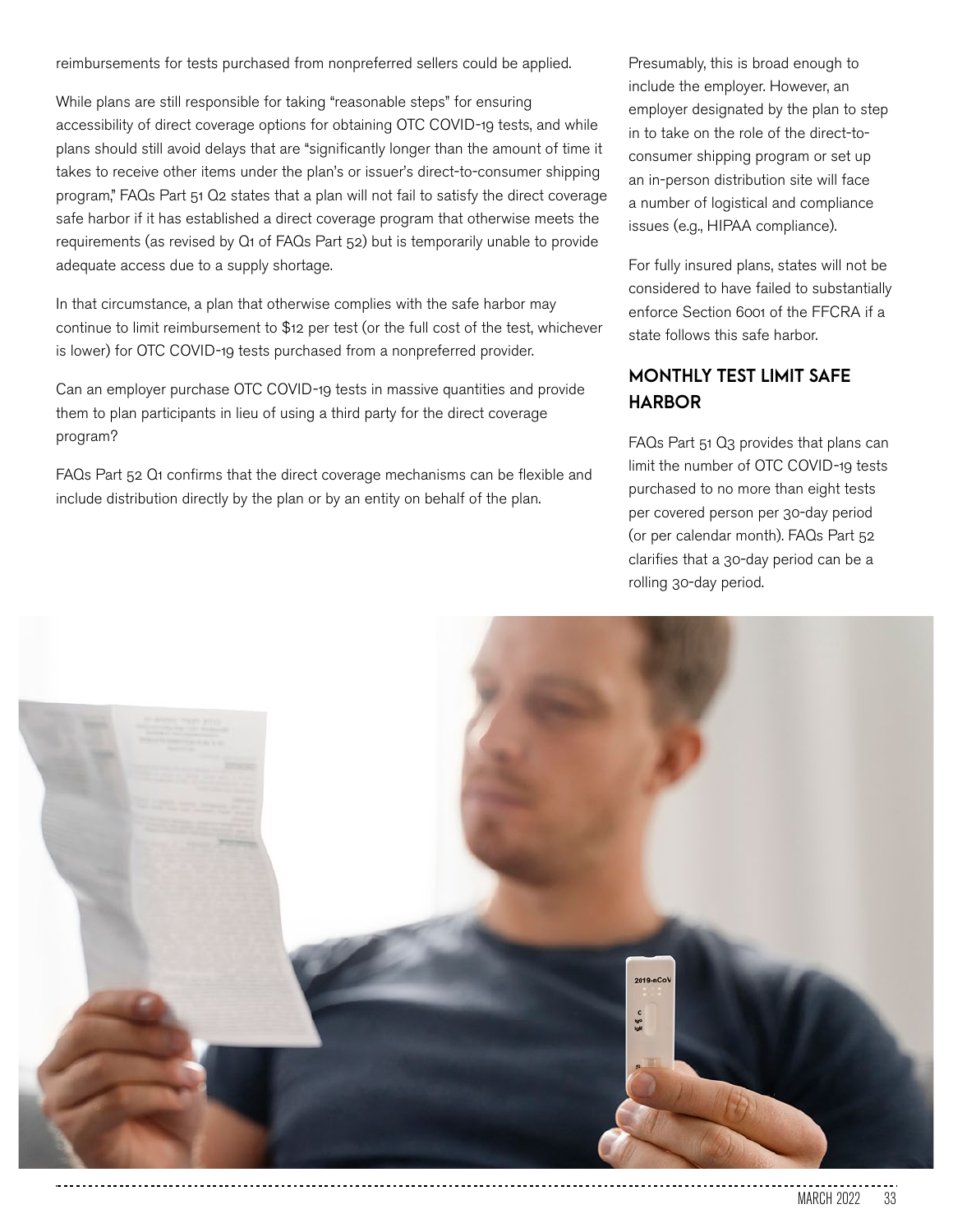This safe harbor is designed, in part, to discourage behaviors that could lead to future shortages, such as stockpiling. The limit does not apply to COVID-19 tests purchased with a prescription or other health care provider involvement. Plans cannot set a lower limit, even if proportional with the safe harbor.

For example, a limit of four tests per 15-day period is not allowable under the safe harbor, even if the monthly outcome is the same. If several OTC COVID-19 tests come in one package, each test can be counted individually for purposes of enforcing the eight-test limit.

Presumably, this means that only a pro-rata portion would need to be reimbursed for packages that exceed this limit. For example, if a package of 10 OTC COVID-19 tests costs \$100, it is reasonable to assume that only \$80 would be eligible for reimbursement in a given month (or 30-day period) for one covered person.

Because the safe harbor provides that the eight-test limit can be per 30-day period or per calendar month, plans should determine which unit of time to use and clearly communicate that to plan participants. Plans can have a higher limit but may wish to consider potential availability issues.

FAQs Part 52 footnote 16 clarifies that a plan does not fail to meet this safe harbor due to a supply shortage of OTC COVID-19 tests. If a participant is unable to obtain eight tests in a 30-day period (or calendar month) due to a shortage, the plan will not be out of compliance.

#### **PLAN ENFORCEMENT EFFORTS TO PREVENT FRAUD AND ABUSE**

FAQs Part 51 Q4 provides that plans can take reasonable steps to ensure that OTC COVID-19 test kits purchased without a prescription or health care provider involvement are being purchased for the permitted purpose of personal use, so long as they are not burdensome nor create significant barriers for participants.

FAQs Part 52 Q2 also allows plans to protect against fraud and abuse for OTC COVID-19 tests purchased from a private individual, online auction, resale marketplaces, and resellers. Examples provided in FAQs Part 51 Q4 and FAQs Part 52 Q<sub>3</sub> include:

- Requiring an attestation that the test is for a personal use, not employment purposes, will not be and has not been reimbursed by another source (such as a spouse's plan or health FSA), and will not be used for resale.
- Requiring documentation in the form of the UPC code of the test or a receipt from the seller with the purchase price and date of purchase.
- Limiting coverage to tests purchased from established retailers that would typically be expected to sell OTC COVID-19 tests.

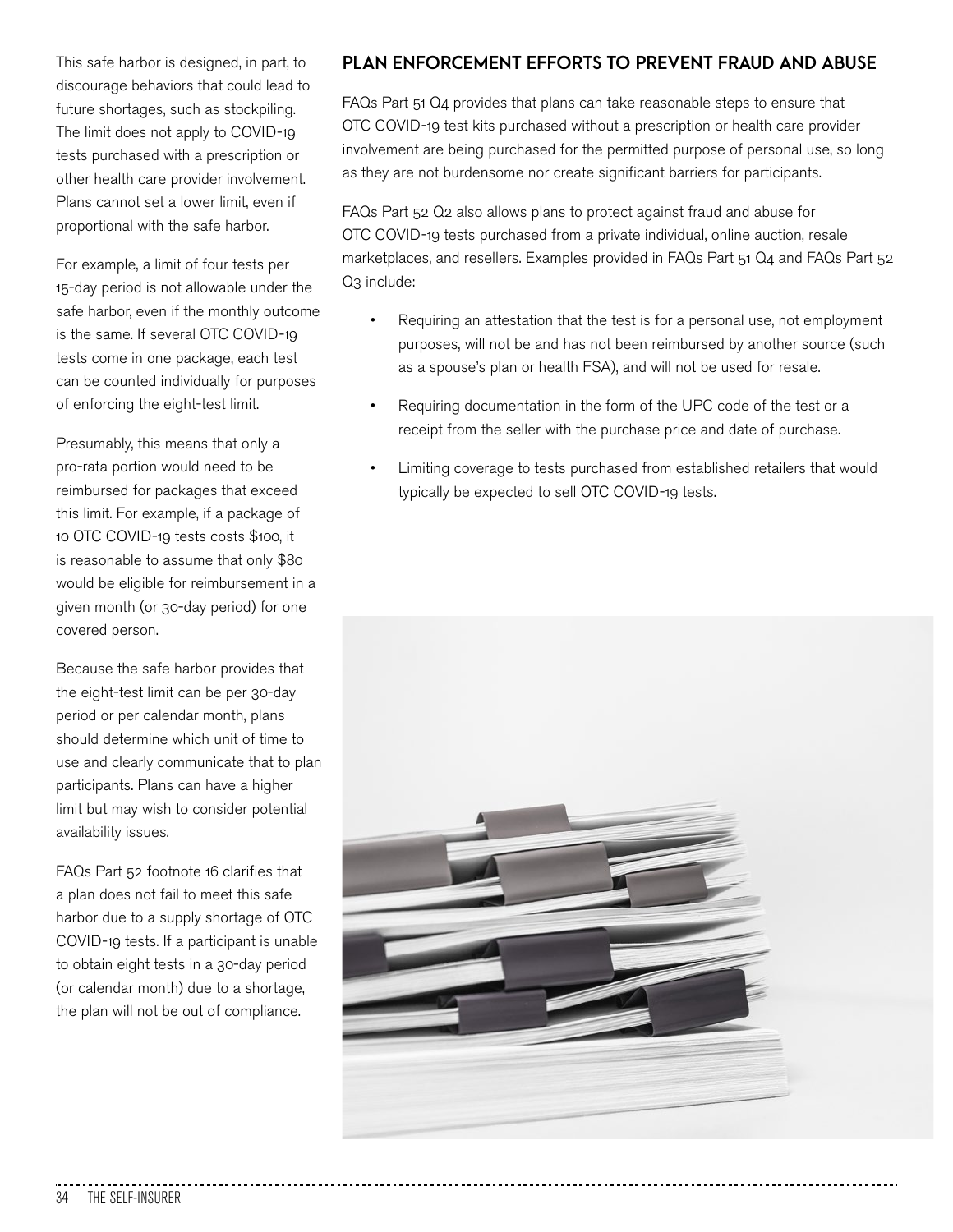The ability to exclude reimbursements for tests purchased from nontraditional sellers is significant for plans as a fraud and abuse deterrent. Should a plan implement such a policy, participants must be provided with accurate information about the retailers from which purchased tests are generally covered by the plan and general information about the types of resellers for which reimbursement will be declined.

There is flexibility in drafting the attestation form that FAQs Part 51 Q4 suggests because there is no model attestation form or claim form from the departments. We recommend using language that can be easily understood by the average participant. The differences between personal use and employment use for purposes of coverage should be clearly explained to avoid misunderstandings that could lead to delays in processing reimbursements. If the plan has a fraud and abuse rescission clause, this could be included in the attestation as both a reminder and acknowledgement of the consequences of serious fraud and abuse.

#### **PLAN COMMUNICATIONS ON OTC COVID-19 COVERAGE**

Plan sponsors must provide notice of the coverage changes as soon as reasonably practicable. The notice would include:

- A statement of which plans must cover the OTC COVID-19 tests, taking care to exclude retiree plans and plans offering excepted benefits if OTC testing coverage is not extended.
- An explanation of the types of OTC tests covered. For example, clarify that only OTC tests that can be used and processed at home without the involvement of a laboratory or other health care provider are covered without a prescription and that other types of COVID-19 tests, including specimencollection tests that must be processed in a lab, are not covered without a prescription.
- If using the direct coverage safe harbor, a detailed explanation about which tests are available under the direct coverage program, and if different mechanisms apply for obtaining tests from specific manufacturers, explain which tests are available under each mechanism. Also provide instructions for the process (e.g., take your insurance ID card to the pharmacy counter), locations, relevant contact information, dates of availability, and any other information necessary to ensure easy access and a seamless process for direct coverage.
- If using the monthly limit safe harbor, a clear explanation of the per-person limit, the time frame (i.e., fixed 30-day period, rolling 30-day period, or calendar month), and how multitest packs are counted and reimbursed.
- Information for participants on how to submit a claim for reimbursement (e.g., online, mail, fax), whether the claim should be submitted to the medical plan or the pharmacy benefit manager, and a description of the required documentation needed for substantiation.

If the plan chooses to limit reimbursements for tests purchased from nonpreferred sellers to established retailers that would typically be expected to sell OTC COVID-19 tests, a clear explanation of the types of sellers that may be excluded (e.g., private individual, online auction, resale marketplaces, and resellers).

We also recommend including a reference to any applicable appeal procedures for denied claims. If a selffunded plan has a carve-out vendor or PBM for pharmacy, the communication should clarify whether the coverage is being provided through the pharmacy vendor, the group health plan, or both. Offering through both may present coordination challenges in limiting the tests to eight per month or 30-day period.

Although not required, education and consumer support can also be provided to participants. Any communication or resource must be clear that the plan covers OTC COVID-19 tests and be consistent with the emergency use authorization (EUA), including practical information to help consumers understand how OTC COVID-19 tests performed and read at home are different from tests performed by a doctor or processed in a laboratory.

Consumer education materials should also offer guidance for assessing quality information for specific OTC COVID-19 testing products, such as shelf life and expiration dates, as well as reliability information about OTC COVID-19 test results, such as the expected rate of false positives and false negatives based on the test's labeling.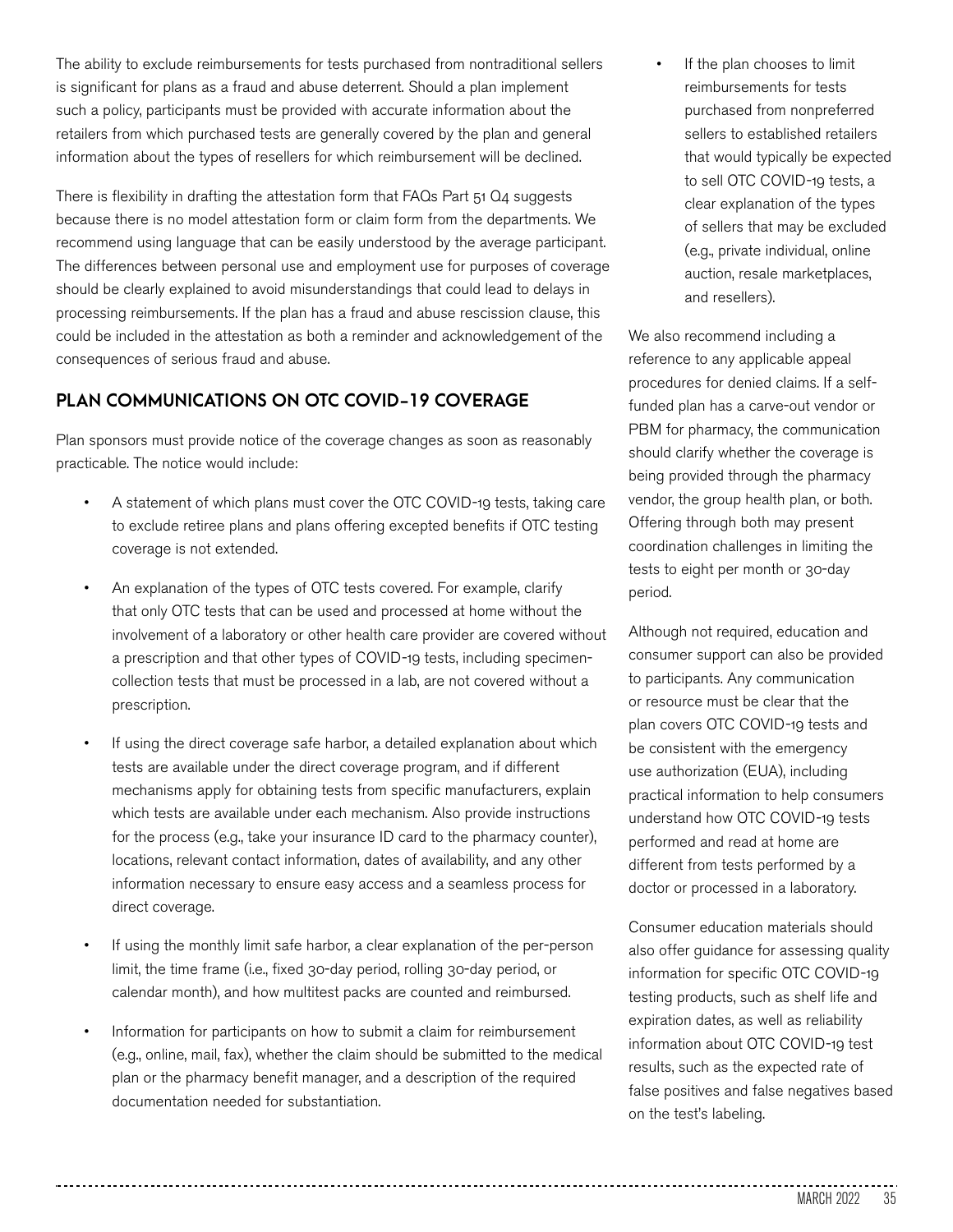Resources for where to find active FDA recalls of OTC COVID-19 tests would also need to be included in these communications. Plans and plan sponsors are not required to provide educational materials or consumer support, but if they choose to, these guidelines should be reviewed and followed.

#### **PLAN AMENDMENTS**

Nonenforcement policies provided in FAQs Part 42 Q9 apply here for purposes of communicating plan changes. As under that guidance, the departments will not take enforcement action against any plan that makes modifications consistent with the latest FAQs to provide greater coverage related to the diagnosis and treatment of COVID-19 without providing at least 60 days' notice.

Plans must provide notice of the changes as soon as reasonably practicable. HHS will not take enforcement action against any health insurance issuer that changes the benefits or cost-sharing structure of its plans mid-year to provide increased coverage for services related to the diagnosis and treatment of COVID-19.

#### **HRA/HSA/HDHP ISSUES**

As indicated in IRS News Release IR 2021-181, OTC COVID-19 tests are already eligible medical expenses for purposes of reimbursement under health flexible

spending arrangements (health FSAs) and health reimbursement arrangements (HRAs).

FAQs Part 52 Q5 provides some helpful guidance. When notifying participants of OTC coverage, plans should consider a notice to individuals not to use a health debit card or otherwise seek reimbursement from a health FSA or HRA for the cost (or the portion of the cost) of OTC COVID-19 tests paid or reimbursed by the plan.

The health FSA or HRA administrator will also want to be prepared to assist individuals with correction procedures should they mistakenly receive reimbursement from a health FSA or HRA for OTC COVID-19 test costs covered by a plan.

# $\equiv$ **we can change the way healthcare is financed, disclosed and delivered.**

Healthcare is always changing, but most of the time businesses are reacting rather than shaping trends. At TPAC, we're dedicated to offering proactive excess loss solutions

for each group's unique challenges and we work with likeminded partners to get ahead of the problems facing the industry. Together, we're building the future of healthcare.

#### **OUR INNOVATIVE PROGRAMS**

The nation's first level-funded, aggregate only stop loss product **Spaggregate®**

Creative, out-of-thebox methodology that produces superior results **Traditional Specific<br>& Aggregate** 

Level-funded stop loss with specific and aggregate attachment points **SmartShare®**



Let's build the **perfect stop**  Let's build the **perfect stop**<br> **loss solution** for your group. **the set of the solution** for your group.

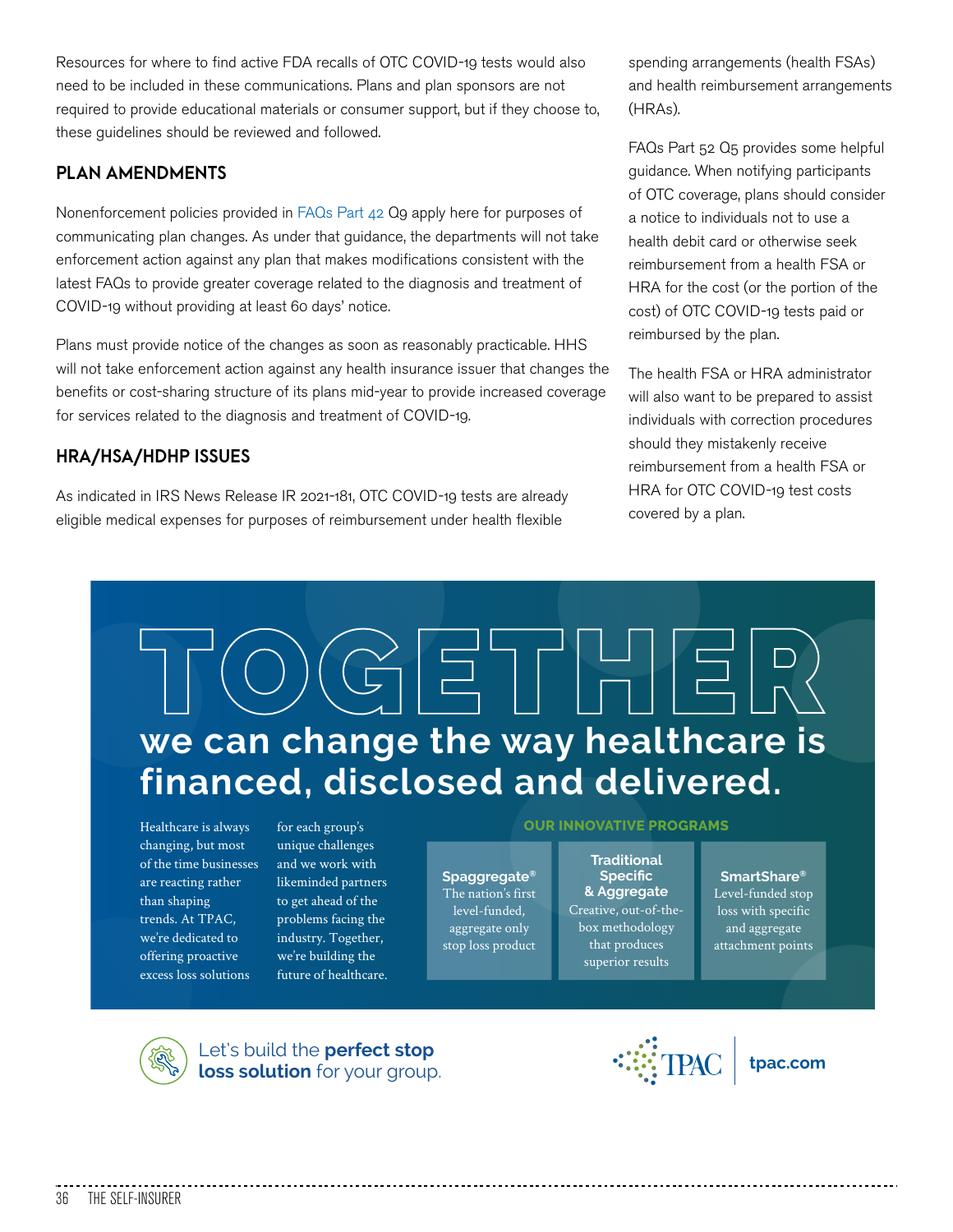Likewise, FAQs Part 52 Q5 explains that expenses incurred for OTC COVID-19 tests already paid or reimbursed by a plan are not HSA-qualified medical expenses, and an individual that mistakenly takes a distribution to pay for such test that has been paid for or reimbursed by the plan must either (1) include the distribution in gross income; or (2) if and as permitted under Q&A 37 and 76 of IRS Notice 2004-50, repay the distribution to the HSA.

High deductible health plans (HDHP) are not addressed in either FAQs Part 51 or 52. However, as with the preexisting testing mandate, the relief provided in IRS Notice 2020-15 should apply.

That notice provides that, for the duration of the PHE, HDHPs may provide coverage for COVID-19 testing and treatment before the deductible is met. The IRS may provide additional guidance on issues for HSAs and other accountbased arrangements regarding the OTC testing coverage mandate.

#### **ENFORCEMENT**

FAQs Part 52 Q1 states that the departments may request information from plans and issuers to ensure that participants, beneficiaries, and enrollees have adequate access to OTC COVID-19 tests, such as the number and location of in-person options.

In April 2020, the departments stated in FAQs Part 42 that "Our approach to implementation is and will continue to be marked by an emphasis on assisting (rather than imposing penalties on) group health



### plans, health insurance issuers and others that are working diligently and in good faith to understand and come into compliance with the new law."

It is hoped that the departments will be lenient as plans work in good faith to put systems in place to come into compliance with the testing requirements in FAQs Part 51, as modified and clarified by Part 52.

That said, FFCRA Section 6001(b) provides that the testing provisions (which now include the OTC requirement) "shall be applied by" HHS, DOL, and Treasury "as if included in the provisions of" the Public Health Service Act (PHSA), the Employee Retirement and Income Security Act (ERISA), and Chapter 100 of the Internal Revenue Code (IRC) that contain the ACA requirements.